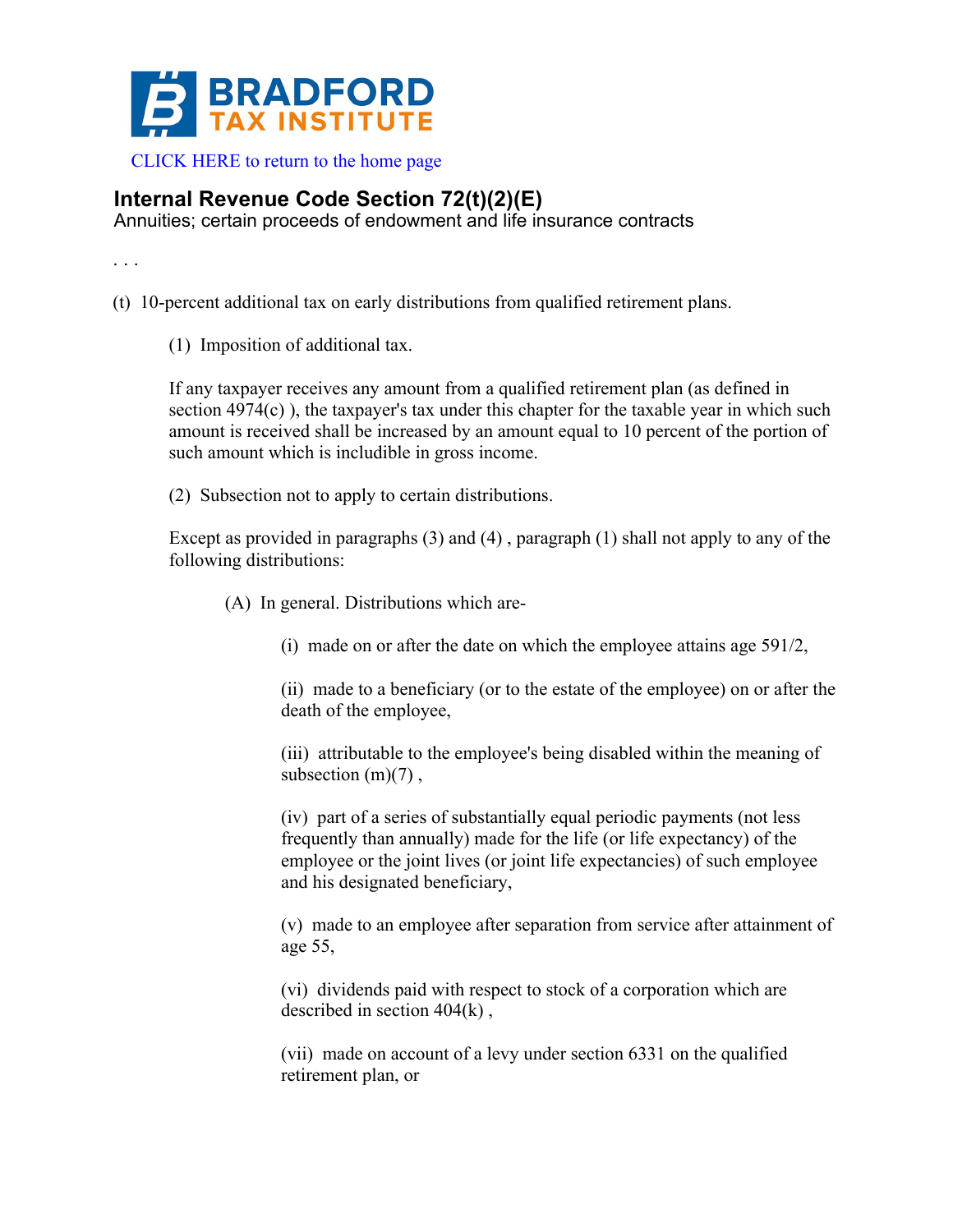(viii) payments under a phased retirement annuity under section 8366a(a)(5) or 8412a(a)(5) of title 5, United States Code, or a composite retirement annuity under section 8366a(a)(1) or 8412a(a)(1) of such title.

(B) Medical expenses. Distributions made to the employee (other than distributions described in subparagraph  $(A)$ ,  $(C)$ , or  $(D)$ ) to the extent such distributions do not exceed the amount allowable as a deduction under section 213 to the employee for amounts paid during the taxable year for medical care (determined without regard to whether the employee itemizes deductions for such taxable year).

(C) Payments to alternate payees pursuant to qualified domestic relations orders. Any distribution to an alternate payee pursuant to a qualified domestic relations order (within the meaning of section  $414(p)(1)$ ).

(D) Distributions to unemployed individuals for health insurance premiums.

(i) In general. Distributions from an individual retirement plan to an individual after separation from employment-

(I) if such individual has received unemployment compensation for 12 consecutive weeks under any Federal or State unemployment compensation law by reason of such separation,

(II) if such distributions are made during any taxable year during which such unemployment compensation is paid or the succeeding taxable year, and

(III) to the extent such distributions do not exceed the amount paid during the taxable year for insurance described in section  $213(d)(1)(D)$  with respect to the individual and the individual's spouse and dependents (as defined in section 152, determined without regard to subsections  $(b)(1)$ ,  $(b)(2)$ , and  $(d)(1)(B)$  thereof).

(ii) Distributions after reemployment. Clause (i) shall not apply to any distribution made after the individual has been employed for at least 60 days after the separation from employment to which clause (i) applies.

(iii) Self-employed individuals. To the extent provided in regulations, a selfemployed individual shall be treated as meeting the requirements of clause  $(i)(I)$ if, under Federal or State law, the individual would have received unemployment compensation but for the fact the individual was self-employed.

(E) Distributions from individual retirement plans for higher education expenses. Distributions to an individual from an individual retirement plan to the extent such distributions do not exceed the qualified higher education expenses (as defined in paragraph  $(7)$ ) of the taxpayer for the taxable year. Distributions shall not be taken into account under the preceding sentence if such distributions are described in subparagraph